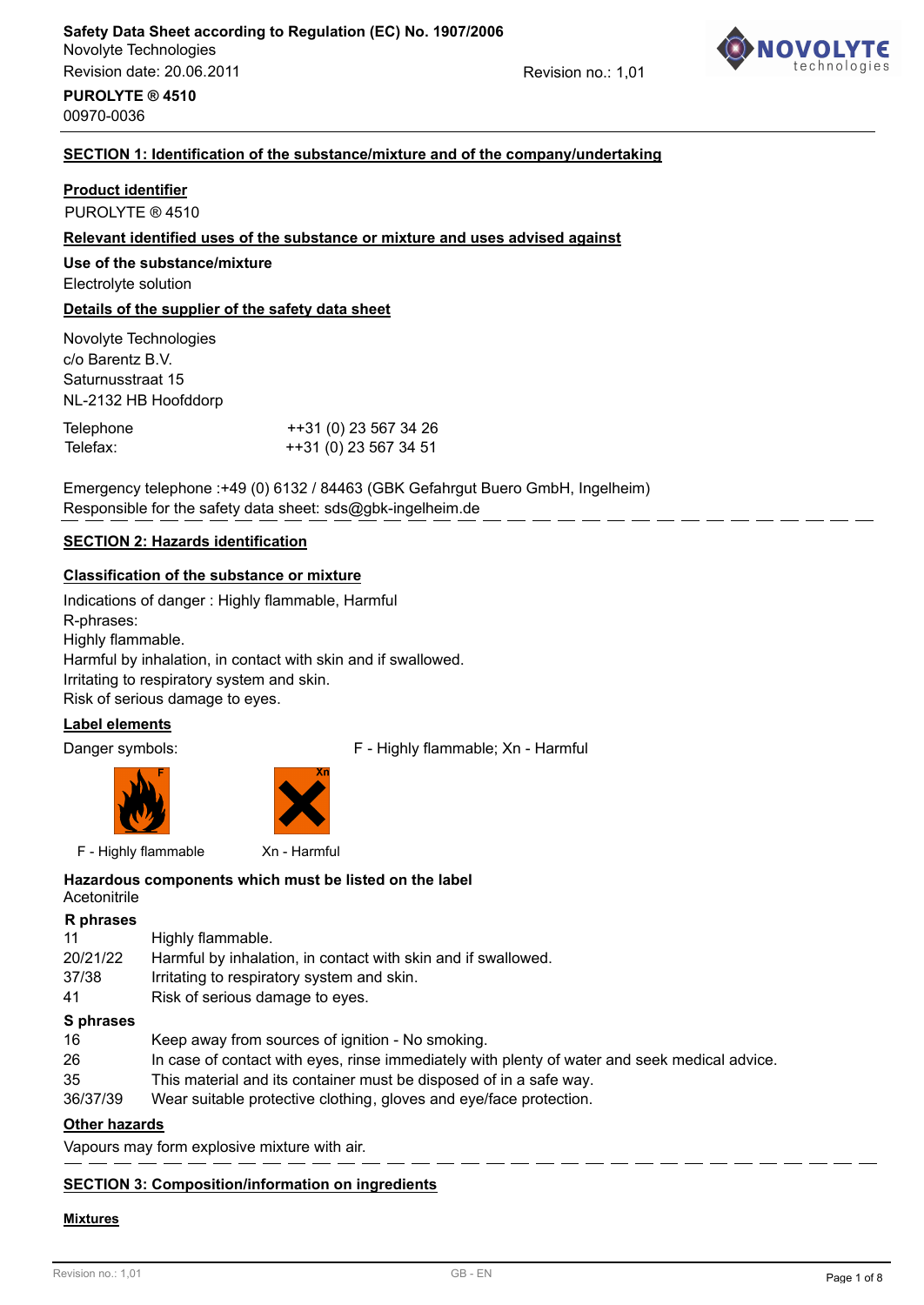Revision date: 20.06.2011

Revision no.: 1,01



00970-0036

#### **Chemical characterization**

Preparation in acetonitrile

#### **Hazardous components**

| EC No.    | CAS No. Chemical name                         | Quantity   Classification        |
|-----------|-----------------------------------------------|----------------------------------|
| 200-835-2 | 75-05-8 Acetonitrile                          | 74,9 % F, Xn, Xi R11-20/21/22-36 |
| 207-055-1 | 429-06-1 Tetraethylammonium tetrafluoroborate | < 30 % Xi R37/38-41              |

Full text of each relevant R phrase can be found in heading 16.

#### **SECTION 4: First aid measures**

#### **Description of first aid measures**

#### **General information**

Remove contaminated soaked clothing immediately. Take away from danger area and lay down affected person.

#### **After inhalation**

Oxygen or artificial respiration if needed. Move to fresh air in case of accidental inhalation of vapours. Seek medical treatment immediately.

#### **After contact with skin**

Wash off immediately with soap and plenty of water. Consult a physician. Poisoning by resorption through skin possible.

#### **After contact with eyes**

Rinse immediately with plenty of water, also under the eyelids, for at least 15 minutes. Summon a doctor immediately.

#### **After ingestion**

Rinse out mouth and give plenty of water to drink. Never give anything by mouth to an unconscious person.

Do not induce vomiting.

Summon a doctor immediately.

Induce vomiting only upon the advice of a physician.

#### **Most important symptoms and effects, both acute and delayed**

Harmful by inhalation, in contact with skin and if swallowed. Irritating to respiratory system and skin.

Risk of serious damage to eyes.

#### **Indication of any immediate medical attention and special treatment needed**

Specific therapy / antidote treatment, as in case of cyanide. If swallowed, flush stomach.

#### **SECTION 5: Firefighting measures**

#### **Extinguishing media**

#### **Suitable extinguishing media**

Alcohol-resistant foam, dry chemical, carbon dioxide (CO2), water-spray.

# **Extinguishing media which must not be used for safety reasons**

# Full water jet.

#### **Special hazards arising from the substance or mixture**

Fire may produce:

Hydrogen cyanide gas., Hydrogen fluoride., Carbon monoxide (CO), carbon dioxide (CO2) and nitrogen oxides (NOx).

#### **Advice for firefighters**

Wear self-contained breathing apparatus and protective suit.

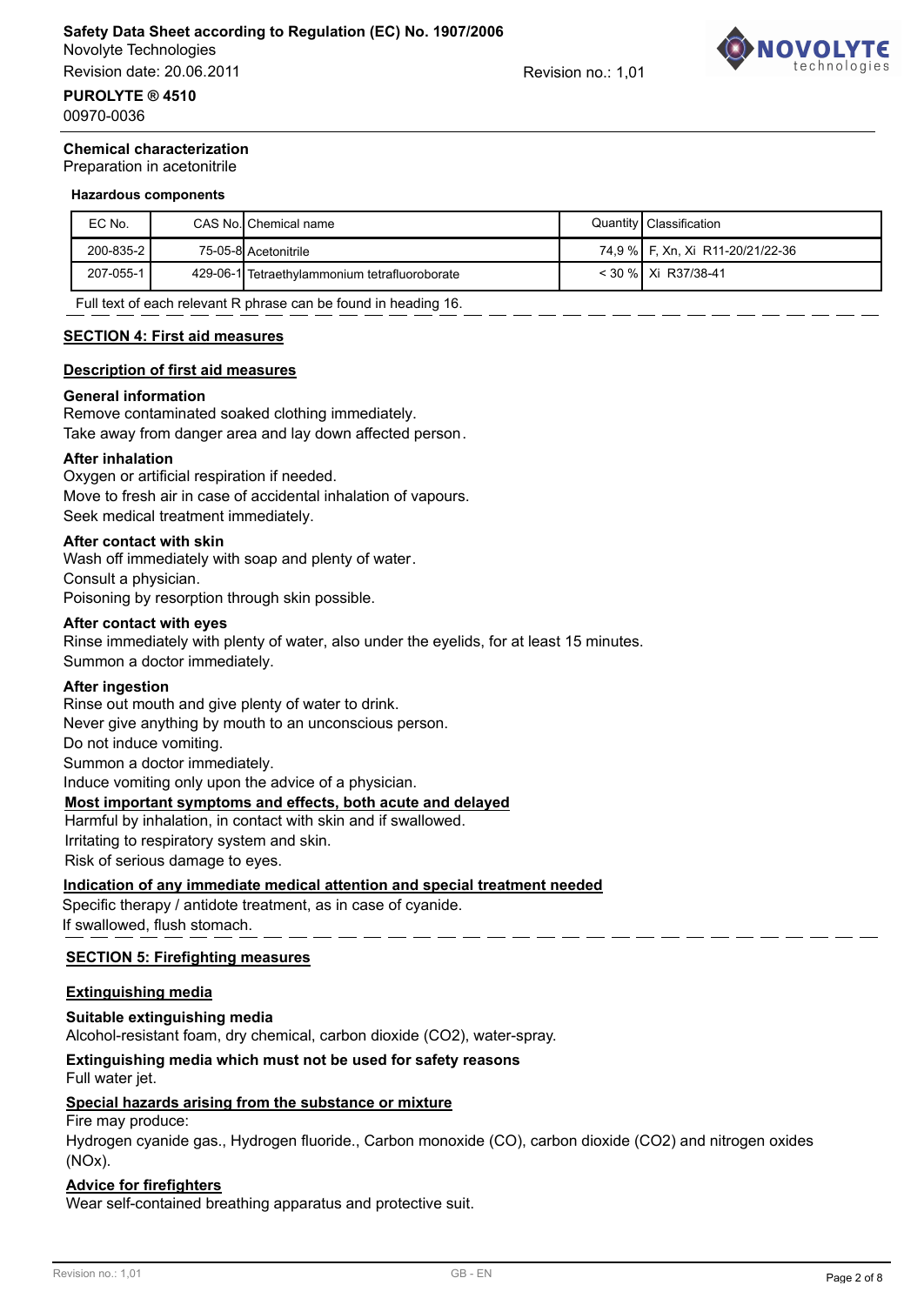#### Novolyte Technologies **Safety Data Sheet according to Regulation (EC) No. 1907/2006**

Revision date: 20.06.2011

Revision no.: 1,01



**PUROLYTE ® 4510**

# 00970-0036

#### **Additional information**

Vapours are heavier than air and spread along ground. The vapour/air mixture is explosive, even in empty, uncleaned receptacles. Cool containers at risk with water spray jet. Fire residues and contaminated firefighting water must be disposed of in accordance with the local regulations.

#### **SECTION 6: Accidental release measures**

#### **Personal precautions, protective equipment and emergency procedures**

In case of vapour formation use respirator.

Use only explosion-proof equipment.

Ensure adequate ventilation.

Use personal protective clothing.

Keep away sources of ignition.

#### **Environmental precautions**

Do not discharge into the drains/surface waters/groundwater.

Do not discharge into the subsoil/soil.

### **Methods and material for containment and cleaning up**

Soak up with inert absorbent material (e.g. sand, silica gel, acid binder, universal binder). Shovel into suitable container for disposal.

### **Reference to other sections**

Observe protective instructions (see Sections 7 and 8). Information for disposal look up chapter 13.

#### **SECTION 7: Handling and storage**

#### **Precautions for safe handling**

#### **Advice on safe handling**

Keep container tightly closed. Do not breathe vapours. In case of free handling thoroughly sucking off vapours is necessary. Use only in well-ventilated areas. Avoid contact with skin, eyes and clothing.

#### **Advice on protection against fire and explosion**

Do not smoke - volatile. Keep away from open flames, hot surfaces and sources of ignition. Take measures against electrostatically charging. Vapour/air mixture is explosive, even in empty uncleaned receptacles.

#### **Conditions for safe storage, including any incompatibilities**

#### **Requirements for storage rooms and vessels**

Keep container tightly closed in a dry, cool and well-ventilated place.

#### **Advice on storage compatibility**

Incompatible with:

Oxidizing agents., Acids and bases.

#### **Further information on storage conditions**

Keep away from food, drink and animal feeding stuffs.

#### **Specific end use(s)**

Electrolyte solution

#### **SECTION 8: Exposure controls/personal protection**

#### **Control parameters**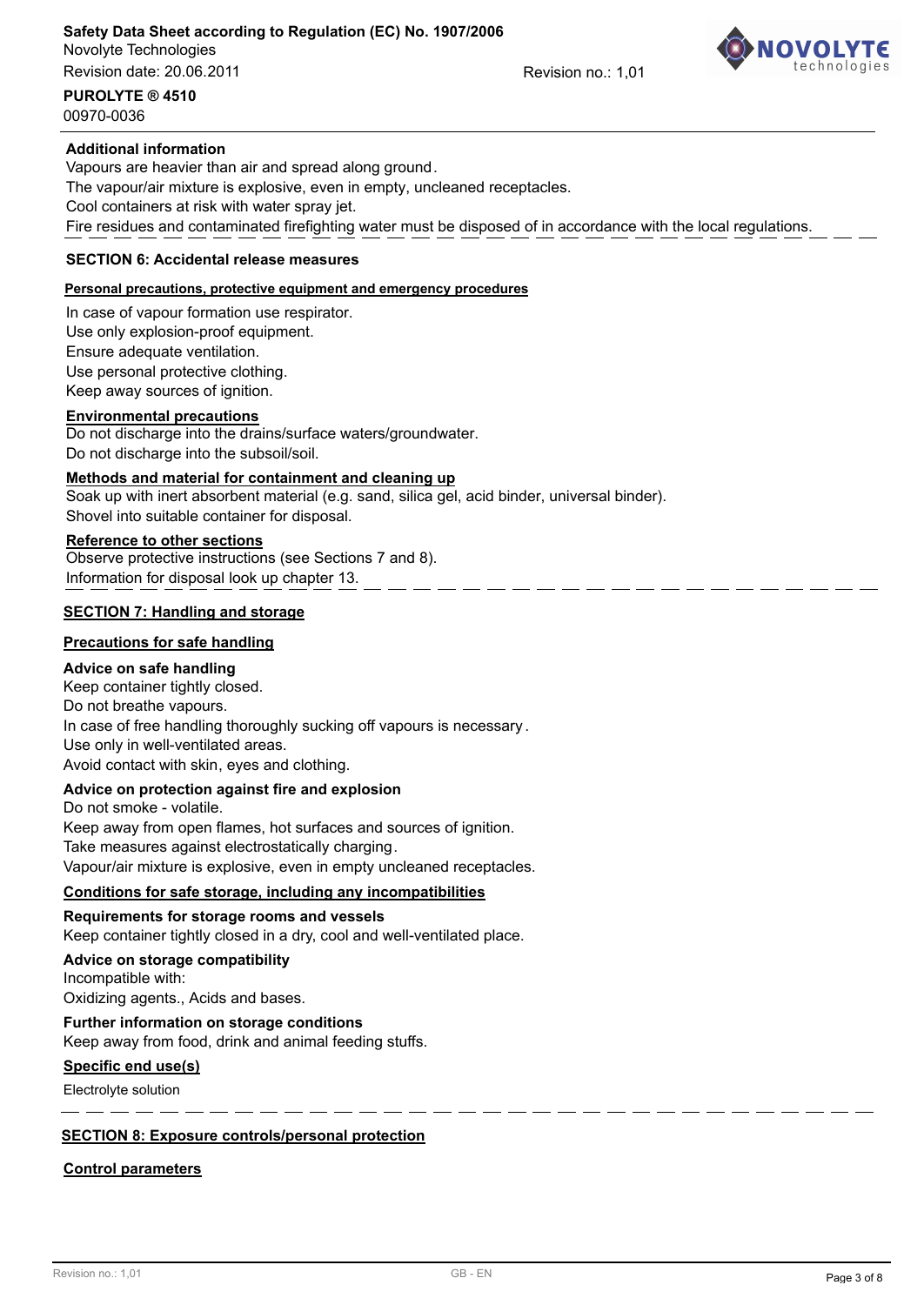# Novolyte Technologies **Safety Data Sheet according to Regulation (EC) No. 1907/2006**

Revision date: 20.06.2011

Revision no.: 1,01



#### **Exposure limits (EH40)**

**PUROLYTE ® 4510**

00970-0036

| CAS No. | Chemical name                    | ml/m <sup>3</sup> | mq/m <sup>3</sup> | F/ml | Category      | Origin     |
|---------|----------------------------------|-------------------|-------------------|------|---------------|------------|
|         | 75-05-8 Acetonitrile             | 40                | 68                |      | TWA (8 h)     | WEL        |
|         |                                  | 60                | 102               |      | STEL (15 min) | WEL        |
|         | 16984-48-8 Fluoride (as F) (OLD) |                   | 2.5               |      | TWA(8 h)      | <b>OES</b> |
|         |                                  |                   |                   |      | STEL (15 min) | <b>OES</b> |

#### **Exposure controls**

#### **Occupational exposure controls**

Ensure adequate ventilation, especially in confined areas.

Pay attention to explosion protection guidelines.

#### **Protective and hygiene measures**

Do not inhale vapours.

Wash hands before breaks and immediately after handling the product.

When using, do not eat, drink or smoke.

Take off immediately all contaminated clothing.

Avoid contact with eyes and skin.

#### **Respiratory protection**

In case of insufficient ventilation wear suitable respiratory equipment (gas filter type A).

#### **Hand protection**

Protective gloves resistant to chemicals made off butyl, minimum coat thickness 0,7 mm, permeation resistance (wear duration) approx. 480 minutes, i.e. protective glove <Butoject 898> made by www.kcl.de.

. \_\_ \_\_ \_\_ \_\_ \_\_ \_\_

This recommendation refers exclusively to the chemical compatibility and the lab test conforming to EN 374 carried out under lab conditions.

Requirements can vary as a function of the use. Therefore it is necessary to adhere additionally to the recommendations given by the manufacturer of protective gloves.

#### **Eye protection**

Safety goggles with side protection. Eye wash bottle with pure water.

#### **Skin protection**

Chemical resistant apron Long sleeved clothing.

#### **SECTION 9: Physical and chemical properties**

#### **Information on basic physical and chemical properties**

| Physical state: | Liauid     |
|-----------------|------------|
| Colour:         | Colourless |
| Odour:          | Aromatic   |

#### **Test method**

| Changes in the physical state            |                         |                 |
|------------------------------------------|-------------------------|-----------------|
| Melting point:                           | $-44 °C$ *)             |                 |
| Boiling point:                           | 80 °C $*$               |                 |
| Flash point:                             |                         | 8 °C Closed cup |
| Lower explosion limits:                  | 3,0 vol. $\%$ *)        |                 |
| Upper explosion limits:                  | 16 vol. $%$ *)          |                 |
| Ignition temperature:                    | 525 °C $*$ )            |                 |
| Vapour pressure:<br>(at 20 $^{\circ}$ C) | 97 hPa *)               |                 |
| Density (at 20 $°C$ ):                   | $< 1$ g/cm <sup>3</sup> |                 |
| Water solubility:<br>(at 20 $°C$ )       | Miscible                |                 |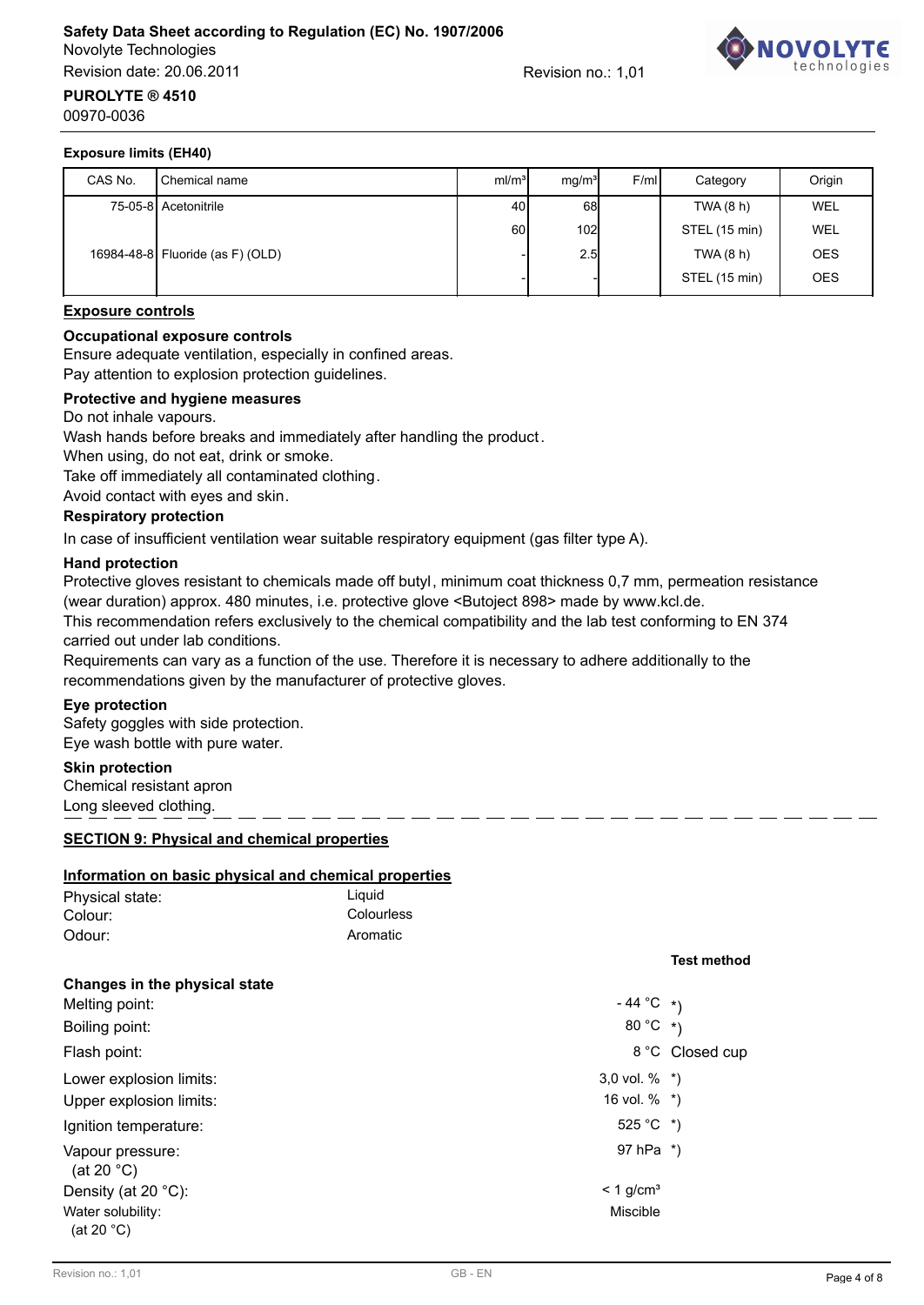# **Safety Data Sheet according to Regulation (EC) No. 1907/2006**

Novolyte Technologies Revision date: 20.06.2011

Revision no.: 1,01



# **PUROLYTE ® 4510**

00970-0036

# Solvent content: 70 - 80 %

### **Other information**

\*) Acetonitrile

#### **SECTION 10: Stability and reactivity**

#### **Reactivity**

No decomposition if stored and applied as directed.

#### **Chemical stability**

Stable under normal conditions.

**Possibility of hazardous reactions** Reactions with acids, alkalies and oxidizing agents.

#### **Conditions to avoid**

To avoid thermal decomposition, do not overheat. Vapours may form explosive mixture with air.

#### **Incompatible materials**

Acids and bases., Strong oxidizing agents.

#### **Hazardous decomposition products**

Hydrogen cyanide gas., Hydrogen fluoride., Carbon monoxide (CO), carbon dioxide (CO2) and nitrogen oxides (NOx).

#### **SECTION 11: Toxicological information**

#### **Information on toxicological effects**

#### **Acute toxicity**

No toxicological data available. Harmful by inhalation, in contact with skin and if swallowed.

### **Irritation and corrosivity**

Skin irritation: Irritant Eye irritation: Severe irritant Irritating to respiratory system.

#### **Carcinogenic/mutagenic/toxic effects for reproduction**

Carcinogenicity: Not classified. Mutagenicity: Not classified. Reproductive toxicity: Not classified.

#### **Empirical data on effects on humans**

Components of the products may be absorbed into the body through the skin (skin absorption). May cause irritation of the mucous membranes. Ingestion may cause gastrointestinal irritation, nausea, vomiting and diarrhoea. Inhalation of high concentrations may cause injuries to liver, kidneys and central nervous system. Indications of toxic effects are available from reproduction studies in animals .

#### **SECTION 12: Ecological information**

#### Ecological data are not available. **Toxicity**

**Persistence and degradability**

No data available.

# **Bioaccumulative potential**

No data available.

No data available. **Mobility in soil**

# **Results of PBT and vPvB assessment**

No data available.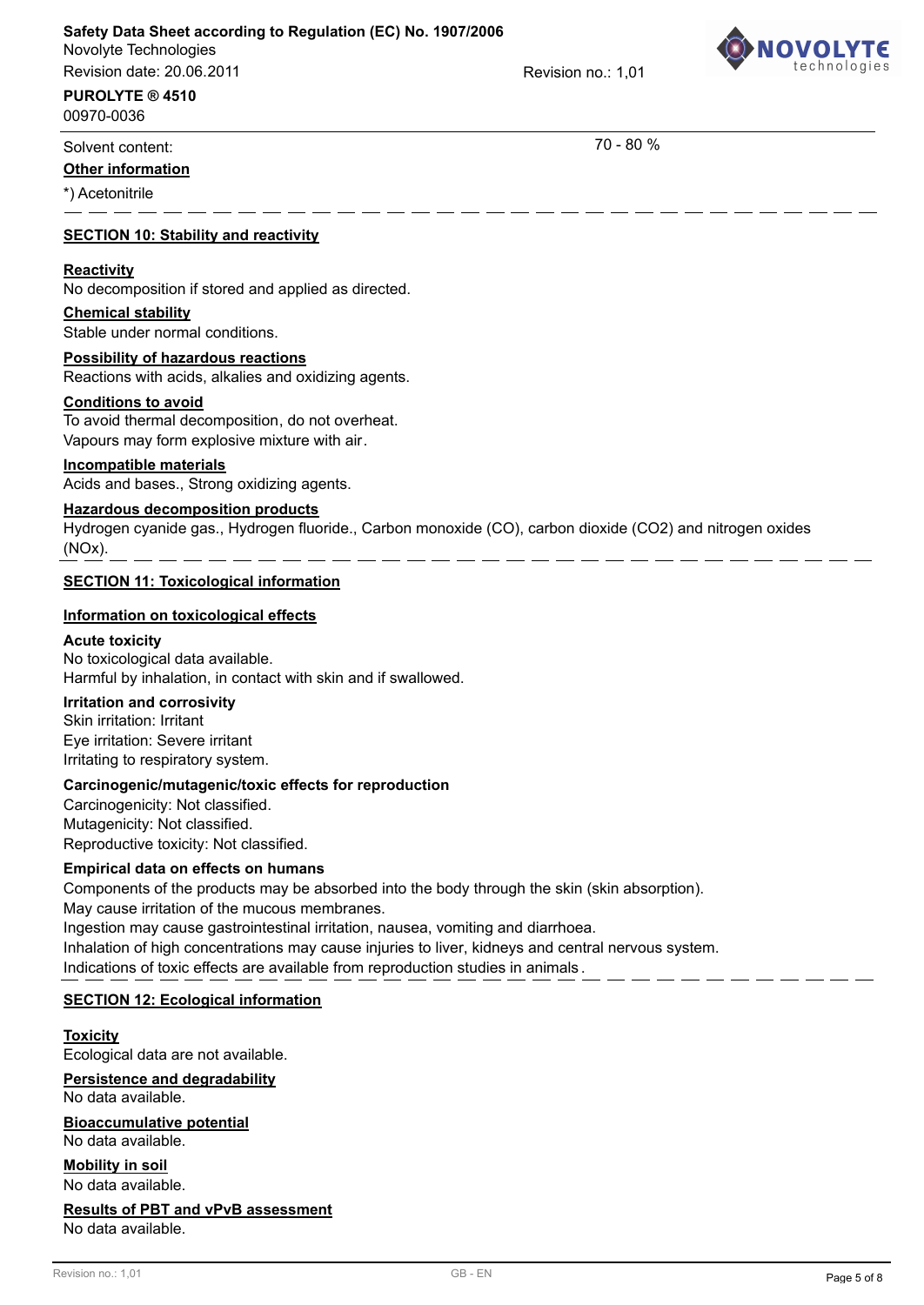### **Safety Data Sheet according to Regulation (EC) No. 1907/2006**

Novolyte Technologies Revision date: 20.06.2011

**PUROLYTE ® 4510**

00970-0036

# **Other adverse effects**

Hazardous water pollutant. Damage to fish and plankton is possible.

#### **Further information**

Do not flush into surface water or sanitary sewer system.

### **SECTION 13: Disposal considerations**

### **Waste treatment methods**

#### **Advice on disposal**

Can be incinerated, when in compliance with local regulations. Where possible recycling is preferred to disposal.

#### **Waste disposal number of waste from residues/unused products**

070104 WASTES FROM ORGANIC CHEMICAL PROCESSES; wastes from the manufacture, formulation, supply and use (MFSU) of basic organic chemicals; other organic solvents, washing liquids and mother liquors Classified as hazardous waste.

#### **Contaminated packaging**

Empty containers should be taken for local recycling, recovery or waste disposal.

Contaminated packaging should be emptied as far as possible and after appropriate cleansing may be taken for reuse.

Packaging that cannot be cleaned should be disposed of like the product.

#### **SECTION 14: Transport information**

| Land transport (ADR/RID)    |                               |
|-----------------------------|-------------------------------|
| <b>UN number:</b>           | 1648                          |
| UN proper shipping name:    | <b>ACETONITRILE, Solution</b> |
| Transport hazard class(es): | 3                             |
| Packing group:              | Ш                             |
| Hazard label:               | 3                             |
|                             |                               |
| Classification code:        | F <sub>1</sub>                |
| Limited quantity:           | 1 L / 30 kg                   |
| Transport category:         | 2                             |
| Hazard-no.:                 | 33                            |
| Tunnel restriction code:    | D/E                           |
| Inland waterways transport  |                               |
| <b>UN number:</b>           | 1648                          |
| UN proper shipping name:    | <b>ACETONITRILE, Solution</b> |
| Transport hazard class(es): | 3                             |
| Packing group:              | Ш                             |
| Hazard label:               | 3                             |
|                             |                               |
| Classification code:        | F <sub>1</sub>                |
| Limited quantity:           | 1 L / 30 kg                   |
| <b>Marine transport</b>     |                               |
| <b>UN number:</b>           | 1648                          |
| UN proper shipping name:    | <b>ACETONITRILE, SOLUTION</b> |
| Transport hazard class(es): | 3                             |



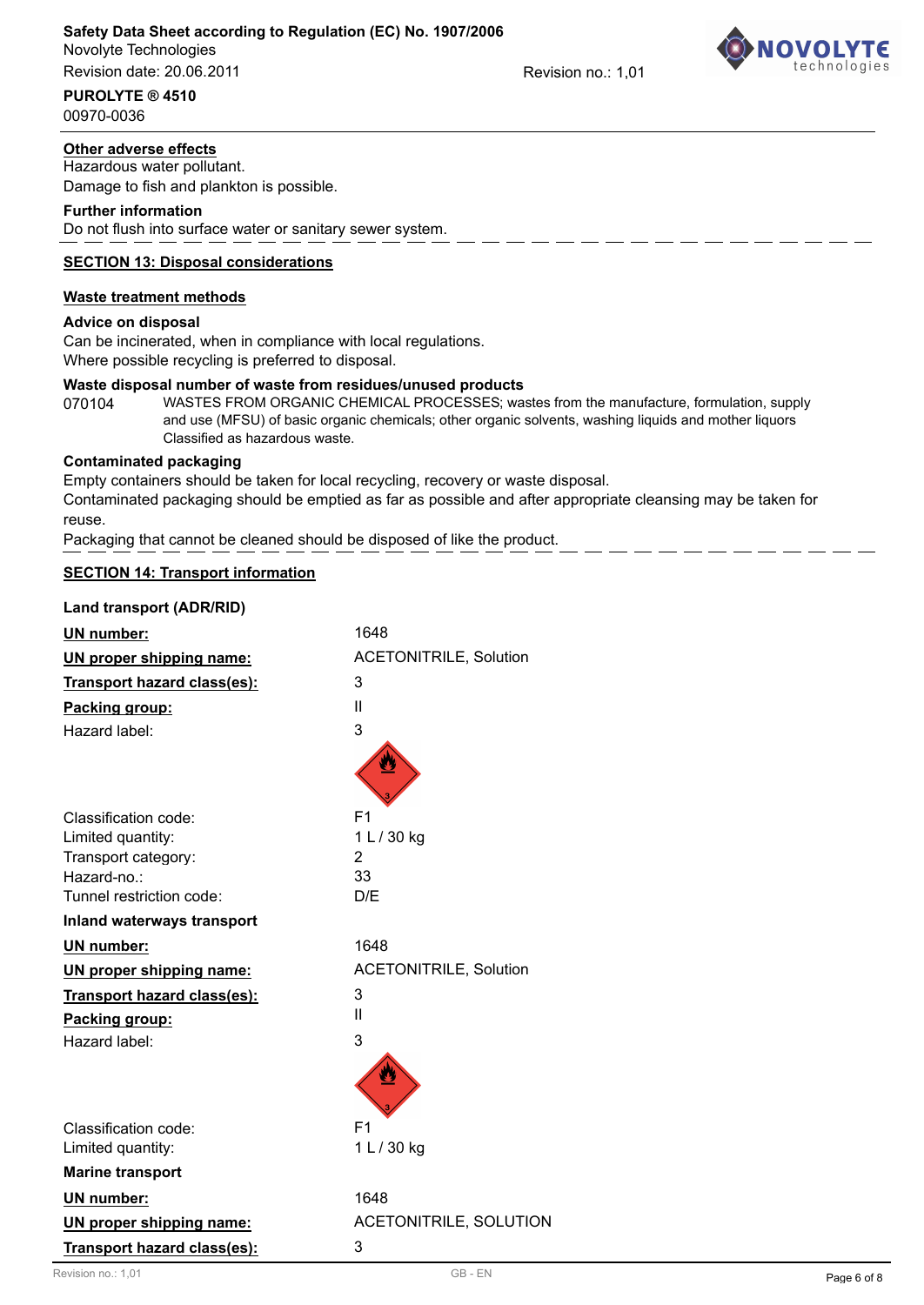**PUROLYTE ® 4510**

Revision no.: 1,01



| 00970-0036                                                                                                     |                                                                                                |
|----------------------------------------------------------------------------------------------------------------|------------------------------------------------------------------------------------------------|
| Packing group:                                                                                                 | $\mathbf{I}$                                                                                   |
| Hazard label:                                                                                                  | 3                                                                                              |
|                                                                                                                |                                                                                                |
|                                                                                                                |                                                                                                |
|                                                                                                                |                                                                                                |
| Marine pollutant:<br>Limited quantity:                                                                         | No<br>1 L / 30 kg                                                                              |
| EmS:                                                                                                           | $F-E$ ; S-D                                                                                    |
| Air transport                                                                                                  |                                                                                                |
| <b>UN/ID number:</b>                                                                                           | 1648                                                                                           |
| UN proper shipping name:                                                                                       | ACETONITRILE, SOLUTION                                                                         |
| Transport hazard class(es):                                                                                    | 3                                                                                              |
| Packing group:                                                                                                 | $\mathbf{I}$                                                                                   |
| Hazard label:                                                                                                  | $\ensuremath{\mathsf{3}}$                                                                      |
|                                                                                                                |                                                                                                |
| Limited quantity Passenger:                                                                                    | Y341/1L                                                                                        |
| IATA-packing instructions - Passenger:                                                                         | 353                                                                                            |
| IATA-max. quantity - Passenger:                                                                                | 5 <sub>L</sub>                                                                                 |
| IATA-packing instructions - Cargo:<br>IATA-max. quantity - Cargo:                                              | 364<br>60L                                                                                     |
| <b>Environmental hazards</b>                                                                                   |                                                                                                |
| Dangerous for the environment:                                                                                 | no                                                                                             |
| Special precautions for user                                                                                   |                                                                                                |
| Handle in accordance with good industrial hygiene and safety practice.                                         |                                                                                                |
| Transport in bulk according to Annex II of MARPOL73/78 and the IBC Code                                        |                                                                                                |
| The transport takes place only in approved and appropriate packaging.                                          |                                                                                                |
| <b>SECTION 15: Regulatory information</b>                                                                      |                                                                                                |
|                                                                                                                | Safety, health and environmental regulations/legislation specific for the substance or mixture |
| <b>EU regulatory information</b>                                                                               |                                                                                                |
| 1999/13/EC (VOC):                                                                                              | 70 - 80 %                                                                                      |
| National regulatory information                                                                                |                                                                                                |
| <b>Employment restrictions:</b>                                                                                | Observe employment restrictions for young people. Observe employment                           |
|                                                                                                                | restrictions for child bearing mothers and nursing.                                            |
| Water contaminating class (D):                                                                                 | 2 - water contaminating                                                                        |
| <b>Chemical Safety Assessment</b><br>For this substance a chemical safety assessment has not been carried out. |                                                                                                |
|                                                                                                                |                                                                                                |
| <b>SECTION 16: Other information</b>                                                                           |                                                                                                |
| Full text of R-phrases referred to under sections 2 and 3                                                      |                                                                                                |

#### **tt of R-phrases referred to under sections**

| Highly flammable.                                             |
|---------------------------------------------------------------|
| Harmful by inhalation, in contact with skin and if swallowed. |
| Irritating to eyes.                                           |
| Irritating to respiratory system and skin.                    |
| Risk of serious damage to eyes.                               |
|                                                               |

#### **Further Information**

Data of items 4 to 8, as well as 10 to 12, do partly not refer to the use and the regular employing of the product (in this sense consult information on use and on product), but to liberation of major amounts in case of accidents and irregularities.